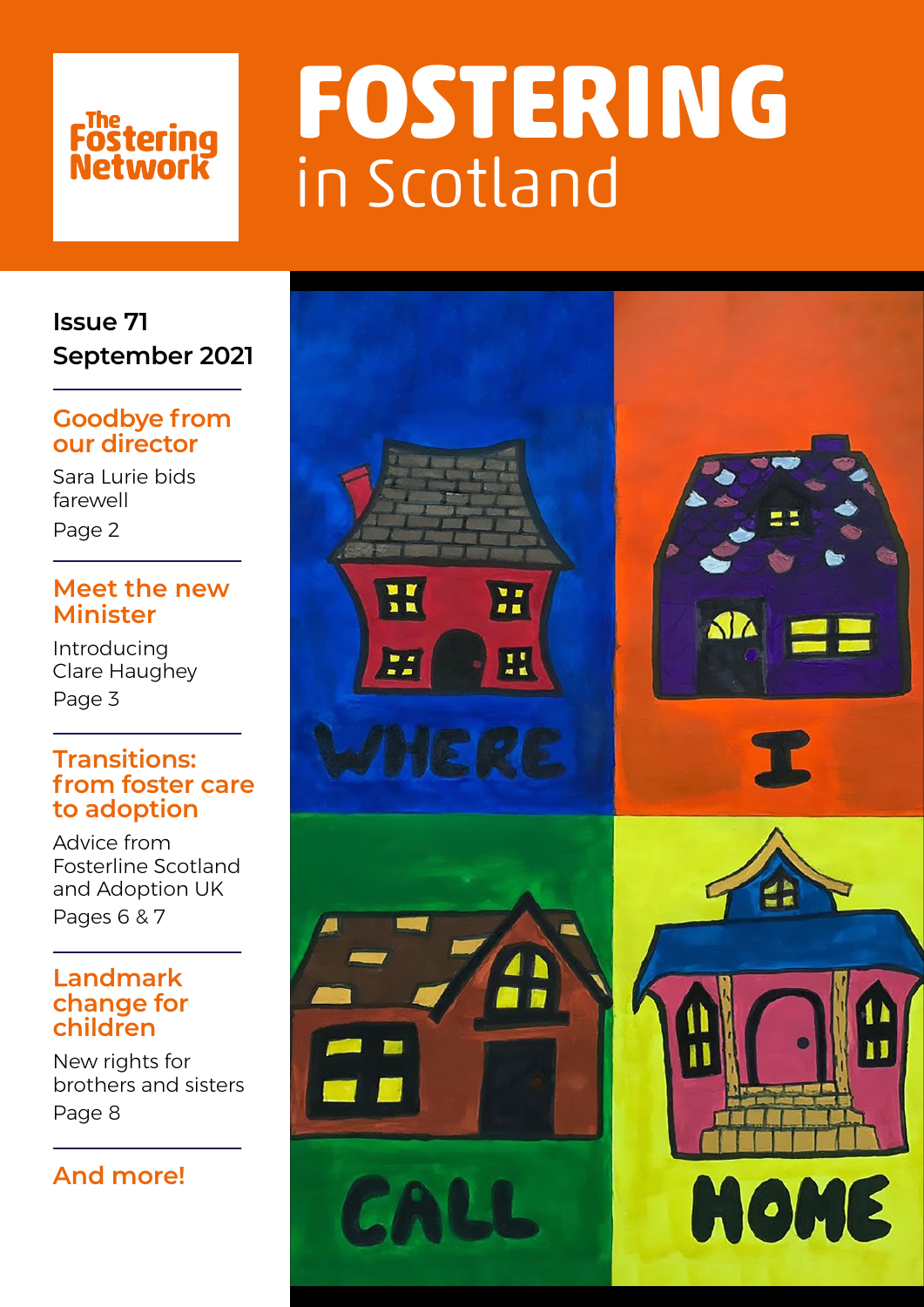$+ + + + + +$ 

## Hello everyone

I can hardly believe that it is 13 years since I joined The Fostering Network as director for Scotland. Working with foster carers, fostering services and most importantly, children and young people with lived experience, has been one of my life's greatest privileges. Your unwavering commitment to make foster care the very best it can be has taught me more than anything else. I will be retiring (rewiring, as my daughter says) in October, but I have every confidence that our team in Scotland will continue to work with and for you as relentlessly as ever. I will be taking on consultancy and panel work, so our paths may well cross again. Either way, I wish you a future filled with warmth, love and joy.

We have just welcomed the landmark change in legislation which has come into effect recently, introducing new rights for brothers and sisters, including people who have lived together and identify as brother and sister. You can read more about

this on the back page, and do keep an eye on the Stand Up For Siblings website for information on webinars on this that they will be hosting in October.

Since our last newsletter, we have celebrated the contribution you all make through our annual Foster Care Fortnight™, which was themed #WhyWeCare. One of the successes of this year's campaign was the launch of our CPD learning resource for teachers – you can read more about the emotive webinar hosted by our inspirational young advocates on page 4. Our cover image was drawn by one of our young advocates, Abigail, with each colour representing a feeling – yellow demonstrates the happiness she felt when she finally found a place to call home. We are also delighted to welcome Clare Haughey to her new role of Minister for Children and Young People and look forward to working closely with her in the years ahead.



I will be keeping in touch, and look forward to hearing how you all continue to go from strength to strength.

With the warmest of wishes

Sara Lurie Director for Scotland

### Meet Bethany – Our new Moving On project worker

Moving On began in July with the aim of supporting young people and foster families during periods of transition.

We are delighted to introduce you to Bethany Shelton who will be delivering the lottery-funded project over the next two years:

'My family became a foster family during a foundational period of my life when I was a late-teen, beginning to dream of who and what I might be in the future. I'd always been passionate about people but before my foster sister came to live with us (she is in a long-term placement), I didn't know anything about the care system or appreciate the scale of its unmet need.

'I included this poem in my application for the role of Moving On project worker:

*"30,000 kids come into care each year" I knew that stat had fallen on deaf ears Of students preoccupied with getting the prize Of being top of the class But for me, that vast lecture hall Suddenly felt so small Crushed under the weight of them all* 

*- All 30,000 kids that will come into care this year And I can name only two, Marcus and Mili\* Who arrived on our doorstep And set up home in my heart. Out there are twenty-nine thousand, nine hundred and ninety-eight Sat somewhere in wait For a doorstep, for a home, And for a fresh start.*

*\*Names of children have been changed.'*



'The above poem describes the searing frustration I felt when the care system and care experienced young people were reduced to impersonal, abstract stats. It expresses the desire and drive I have to ensure that in everything I do I am present and person-centred, appreciating that every placement and every child is different and unique.'

If you would like more information about this exciting new project, please contact either Bethany or our head of operations, Sara Smith, who will be happy to tell you more about it: **[scotland@fostering.net](mailto:scotland%40fostering.net?subject=)**.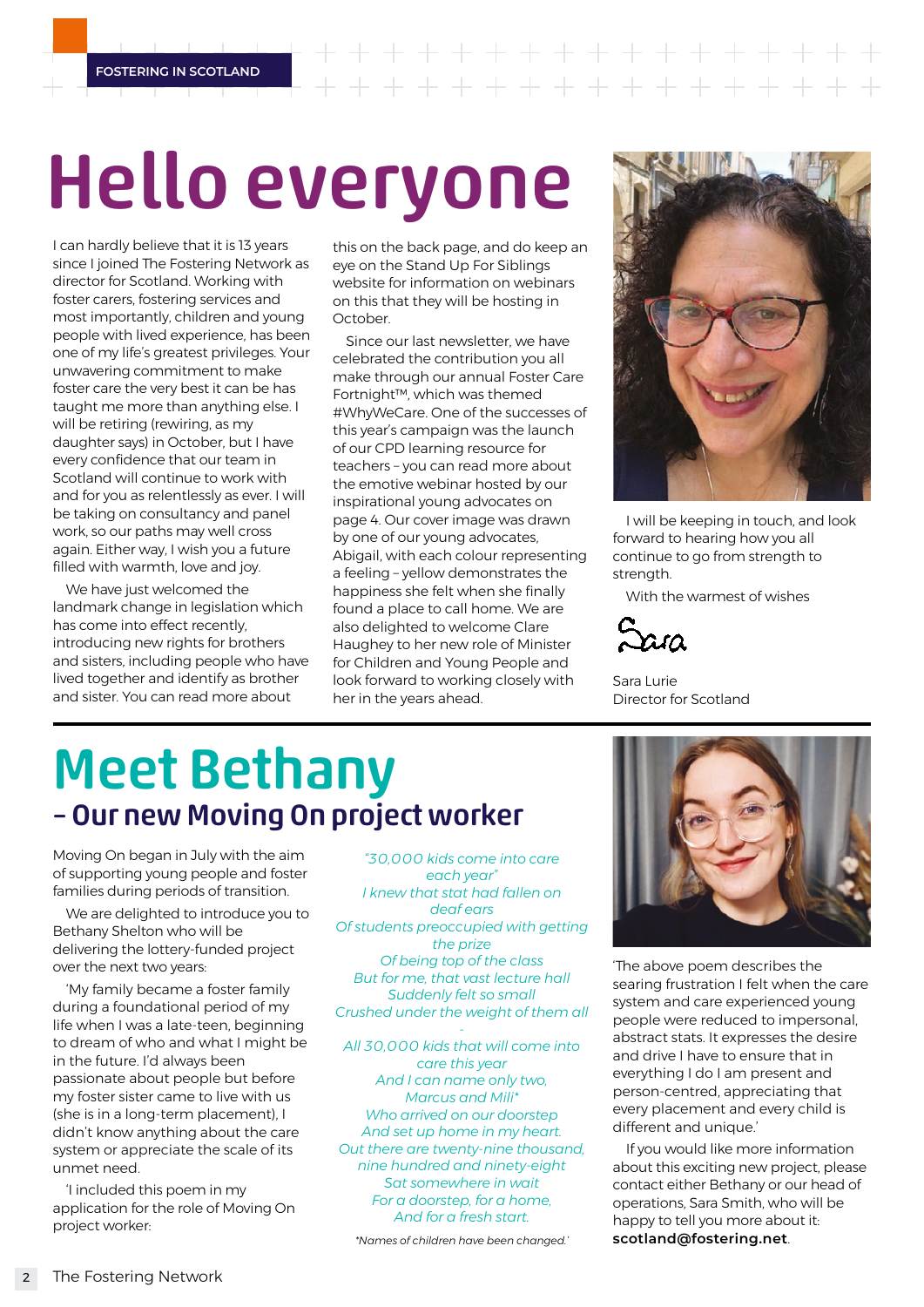## $+ + + + + + + + + + +$

## Introducing Clare Haughey,

### Minister for Children and Young People

As the new Minister for Children and Young People, I welcome this opportunity to introduce myself to you all.

To provide you with a little of my own background, my previous role in government was Minister for Mental Health. I have previously worked as a mental health nurse and been a clinical nurse manager. In May 2016, I was elected as MSP for Rutherglen, where I grew up, and where I now live with my family.

It's a privilege to now have responsibility for the children, young people and families brief which is such an important role in government and I want to assure you that I will do all that is in my power to support the fostering community.

I know that foster carers and fostering service providers have faced additional challenges as a result of the pandemic.

I am impressed by the dedication and resilience you have all shown to ensure the children and young people in your care feel loved and supported. I don't underestimate the added pressure that the necessary COVID-19 restrictions have caused – especially at

a time when some of you may have been affected by illness or even the death of loved ones.

The fostering community has raised a number of issues with us and I welcome that feedback. You have also told us about the crucial role that The Fostering Network and Fosterline Scotland plays in providing you with vital support. I look forward to hearing more of your views gathered through The Fostering Network's State of the Nation survey when it is published later this year.

A huge amount of work has been done over the last few years to listen to the voices of children and young people who have care experience. The Independent Care Review and The Promise have high aspirations for all who are involved in the care system to work together to make the improvements that are needed and to ensure that every child and young person feels empowered, listened to, valued and supported to reach their full potential.

We must all take responsibility to deliver The Promise – individually, organisationally and collectively. At the end of March, after engaging with over 100 organisations, The Promise



Scotland published Plan 21-24 laying out what must change over the coming three years to **#KeepThePromise** to Scotland's children and families. As such we will be embedding into policy and delivery the commitments that have already been made to people with care experience, with significant and intensive work across every area of government policy.

I hope to meet with many of you in the coming weeks and months so we can discuss some of the issues that are important to you. In the meantime, I thank you all for the resilience and commitment you have shown during this difficult time.



**Scottish Government** Riaghaltas na h-Alba gov.scot

## Moving On needs you!

Moving On is an exciting new project, funded by the National Lottery Community Fund, which started on 1 July 2021. It is a two-year project which looks to explore the complexities of children and young people moving on, including changing placements, moving to adoption, moving to kinship care or returning to their birth family.

#### **How is this best done?**

Moving On will look into these issues, providing support to children, young people and foster carers during these times of transition. The project will also work with families and fostering

services to issue best practice guidance.

We are setting up a steering group to support the running of the project and would love to hear from you! We would welcome interest from foster carers, social workers, children and young people to join the steering group – meetings will be held via Zoom so we would encourage those from all over Scotland to enquire. We aim to meet four times each year.

If you are interested, please contact either Bethany Shelton or Sara Smith via **[scotland@fostering.net](mailto:scotland%40fostering.net?subject=)**.

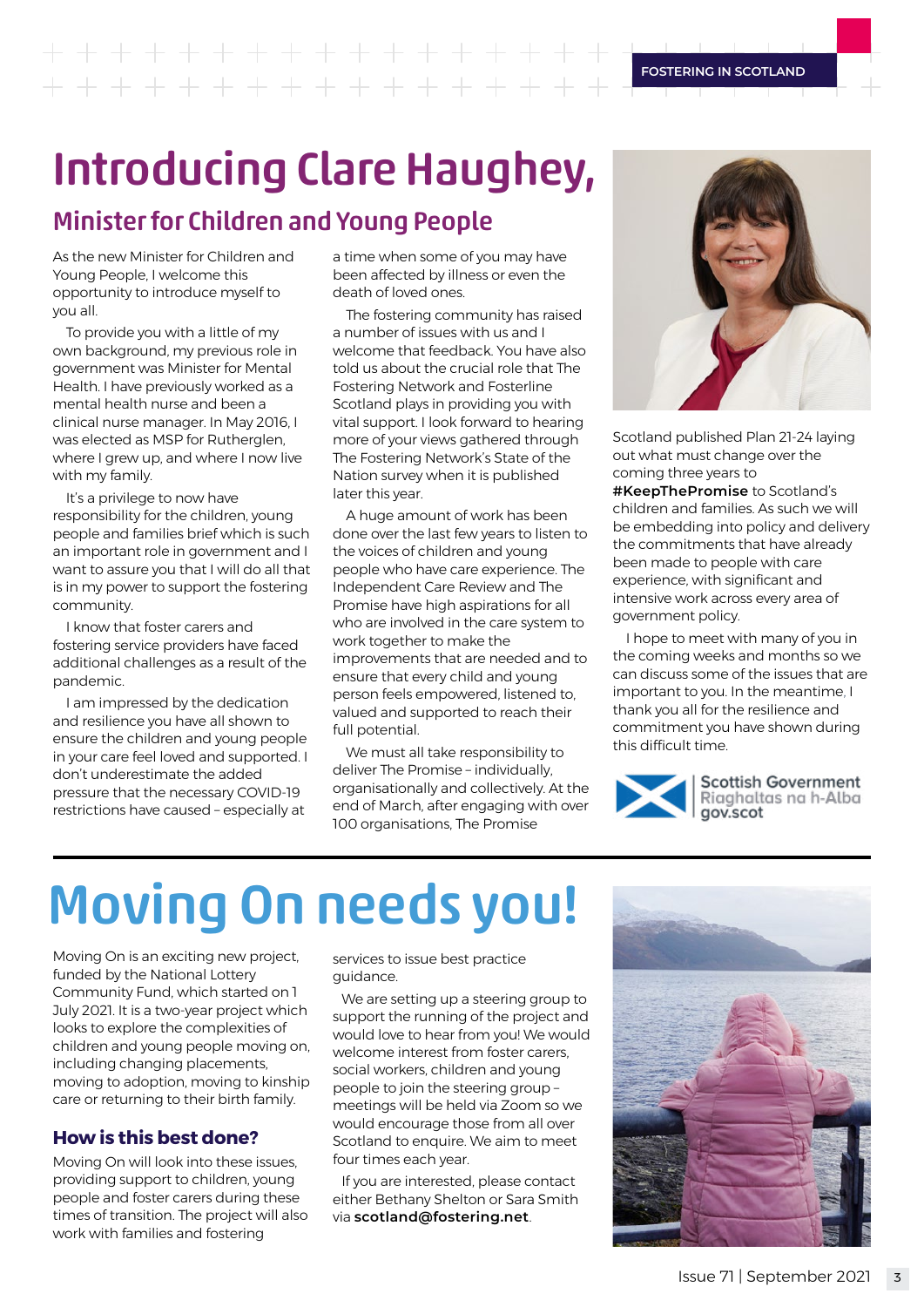## $+ + + + + + +$

### Young advocates' webinar

On Tuesday 18 May, during Foster Care Fortnight, our young advocates led a powerful webinar on their experiences and achievements through the project. Their message was deeply moving, helping to raise awareness and reduce the stigma faced by care experienced young people. The poignant and inspiring lyrics in their music video were extremely well received, bringing tears of sadness and joy. Their artwork and poetry will remain in minds and hearts for many years to come.

The event was attended by nearly 100 people, including representatives from the fostering community, education sector and key decision makers. The feedback was extremely positive and supportive of the work being done:

'A very inspirational and informative event. The young advocates' powerful words have raised awareness and in the future, I will reflect in difficult moments about what challenges young people might be dealing with.'

**– classroom assistant.** 

'… all those amazing young people who just made me cry! That was so much more powerful than I expected. Thank you so much for putting across so well and so strongly what we, as a foster family, want for our kids in the education system.' **– foster carer.**

'I just want to offer my thanks to the young people who delivered the event today, it was truly inspirational, both engaging and creative. I think there is much we can learn from them – it was very emotional. I am glad you couldn't see me on Zoom as I would have had to hide the tissues!' **– director.**

We are so proud of how hard our young advocates have worked and everything they have achieved, especially since the group has never met each other face to face. During the webinar, they were articulate, professional and passionate and we are excited to see what positive impact they will have in the future when we can hopefully speak at live events and visit schools and other establishments.

### Join our young advocates

An opportunity for young people, aged between 14 and 18 who are either care experienced or part of a foster family, to join our team of young advocates. Our young advocates are gaining a range of new skills through being a part of the project, while being part of something that is creating real change.

Do you feel passionate about reducing stigma for care experienced young people and having your voice heard – or maybe you know somebody who does? If so, please email Amy Adair at **[scotland@fostering.net](mailto:scotland%40fostering.net?subject=)**. We would also be interested to hear from you if

you would like to share your thoughts and experiences of working with educators and other professionals, so please do get in touch.

### Education – getting the support your foster child needs

Education can change lives. Together with good quality foster care, it can transform the life chances of children in foster care by unlocking their potential. If you are concerned about the education or additional support needs of a child in your care, talking to their school is a good place to start. We are delighted to be hosting an education webinar in partnership with Enquire: the Scottish advice service for additional support for learning, with the aim of providing support and advice about doing this.

Join the discussion on 27 October, 10am until 12pm.

To register your interest, please email Julie Reid at **[scotland@](mailto:scotland%40fostering.net?subject=) [fostering.net](mailto:scotland%40fostering.net?subject=)**. Places are limited.

### Supporting care experienced young people in education in Scotland: an online resource

The webinar also saw the launch of the young advocates' free online resource, which has been designed to support individuals to reflect and develop their knowledge and practice on how best to support care experienced young people in education in Scotland. The young advocates spoke to a range of professionals about their experiences, including foster carers, educators and Scottish Government representatives, which helped inform the creation of the resource. We are looking forward to seeing how people engage with this powerful resource, and would encourage foster families to share it with teachers and others who would like to learn more about supporting care experienced young people in education.

The resource is aimed at teachers, prospective teachers, and others in education, and it can be accessed through Children in Scotland's website: **[childreninscotland.clcmoodle.org](http://childreninscotland.clcmoodle.org)**. It takes around 45 minutes to complete, and was created as part of The Fostering Network's Young Advocates project, funded by Life Changes Trust and the Young Start Fund.

Below is an example of what to expect:

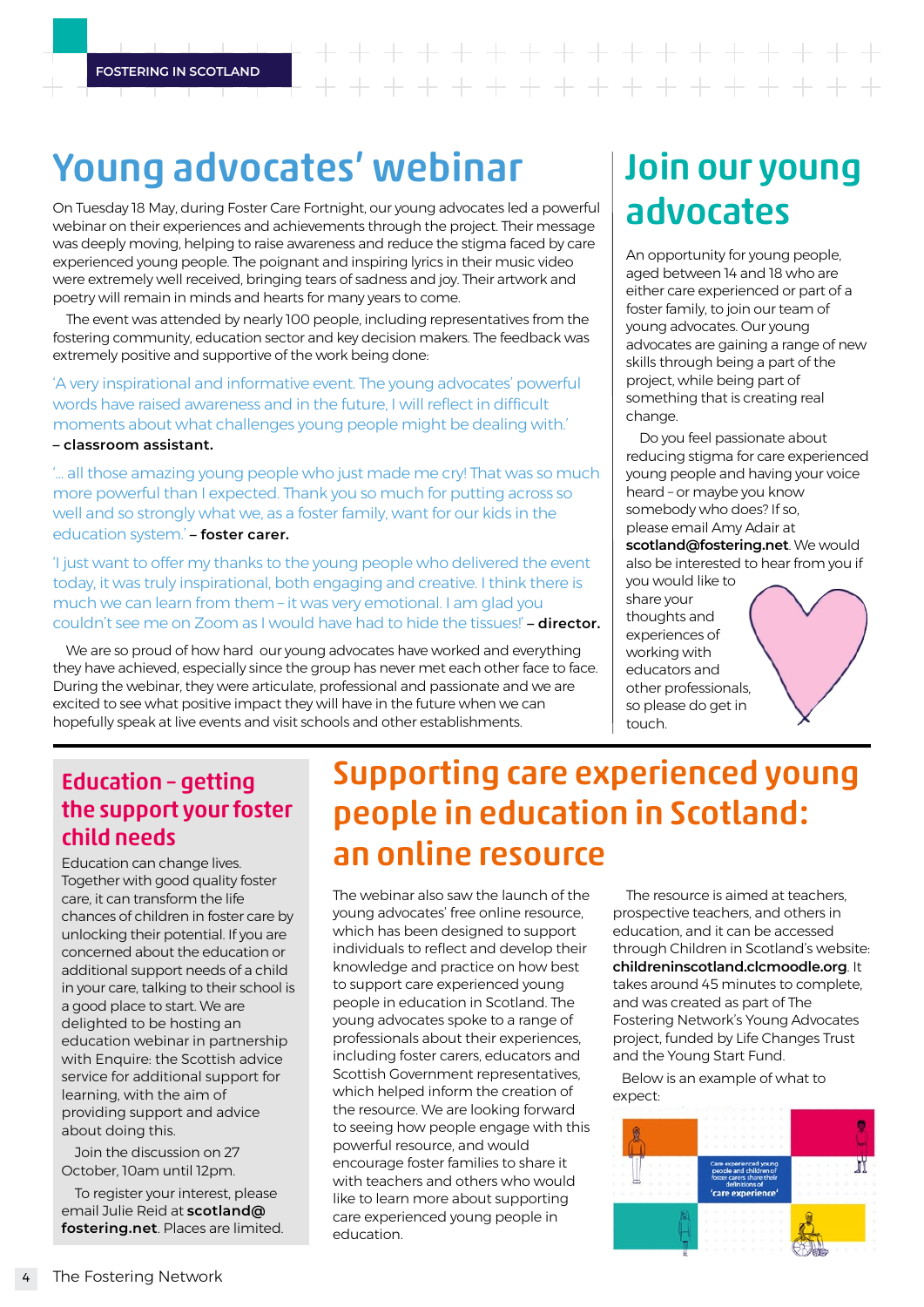## 

## Update from The Promise Scotland

As a foster carer, or parent, you will be thinking about the, as yet unknown, long-term impact of the last year on our children and young people. Missing friends and family and worrying about loved ones whilst simultaneously trying to keep up with schoolwork - sometimes without the right equipment and in accommodation not conducive to learning. There have been too many lost opportunities to take part in sport, music, art, sleepovers, with volunteering and work experience placements vanishing. It has been devastating.

But a difficult truth is that those circumstances are not far from the everyday, pre-pandemic reality of children and young people who experience the very worst of Scotland's 'care system'.

On 25 June, Change Programme ONE went live. A plan of action for the coming year, and aligned to the five priorities in Plan 21-24, it outlines what is happening now, what is happening next, and what needs to happen. It also includes an assessment as to whether what is happening is good enough.

There are commitments from organisations across Scotland about what they are doing differently, based on what matters to children and families – and what they will do differently. There's good work

happening; but it is not enough. The Promise Scotland's assessment of the twenty-five priority areas in Change Programme ONE is that only nine are on track, fifteen are insufficient and there is nothing underway in one.

But there is reason for optimism. Those that The Promise Scotland engaged with in the process of devising Change Programme ONE are approaching keeping the promise with honesty about where they are now and ambition for where they need to be.

But Change Programme ONE is not where Scotland starts, nor is it an exhaustive list of all that is happening. Everyday people, like you, are supporting children and families, caring for the children in Scotland's care, championing their rights and helping make sure they go on to have a fulfilling life. Making the changes that they are able to make, right now.

The Promise Scotland will continue to provide oversight and support, to drive the change that children and families told the care review was needed. It is Scotland's job to deliver it.

Change Programme ONE can be read here: **[thepromise.scot/change](http://thepromise.scot/change-programme-one)[programme-one](http://thepromise.scot/change-programme-one)**.



### Working with The Promise

We were delighted to receive funding from The Promise Partnership to enable us to recruit the new post of implementation manager to join our team in Scotland. Through this new work, we will look at how we as an organisation align with The Promise, including looking at the language used by ourselves and our members.

We recognise the importance of listening to care experienced young people and taking their views on board, and this funding will enable us to work with them to find out the language they prefer and how we can reduce the stigma created by language. Through this one-year piece of work, we will work towards ensuring our projects and activities align with the UN Convention on the Rights of the Child, and identify how they affect children and young people. In addition to this, we will be reviewing our policies and procedures to ensure children and young people are at the heart of everything we do.



### Foster Walk brings families together

Foster walk provides the opportunity for the fostering community to come together to celebrate the contribution foster care makes and took place during Foster Care Fortnight this year.

This year's challenge took us on a virtual tour of the UK, combining the steps of 350 participants. One of those teams was Argyll and Bute Health and Social Care Partnership, and we are pleased to share their experience:

Ten foster families, two supervising social workers and our new champion's board worker met in two locations for a hugely enjoyable trip. The foster carers all thoroughly enjoyed the day and it was truly lovely to see the carers chatting away and the kids running wild together, completing the scavanger hunt with ease (which incorporated Tarbert Castle and the colour and scents of Benmore Gardens).

The families loved spending time together: 'It was a lovely day and so good to meet up again. West Loch House was a perfect finish to a very successful day.'

'We enjoyed our walk at Benmore on Saturday, it was great to meet everyone in person. We hope that it is something that can be done again in the future.'

 'It was a lovely day and so good to meet everyone! Thank you so much, it was just lovely to see all the kids get on so well together.'

Keep an eye on our website for ideas of other activities and events in support of our work, and of course look out for details of Foster Walk 2022: **[thefosteringnetwork.org.uk/](http://thefosteringnetwork.org.uk/fundraise) [fundraise](http://thefosteringnetwork.org.uk/fundraise)**.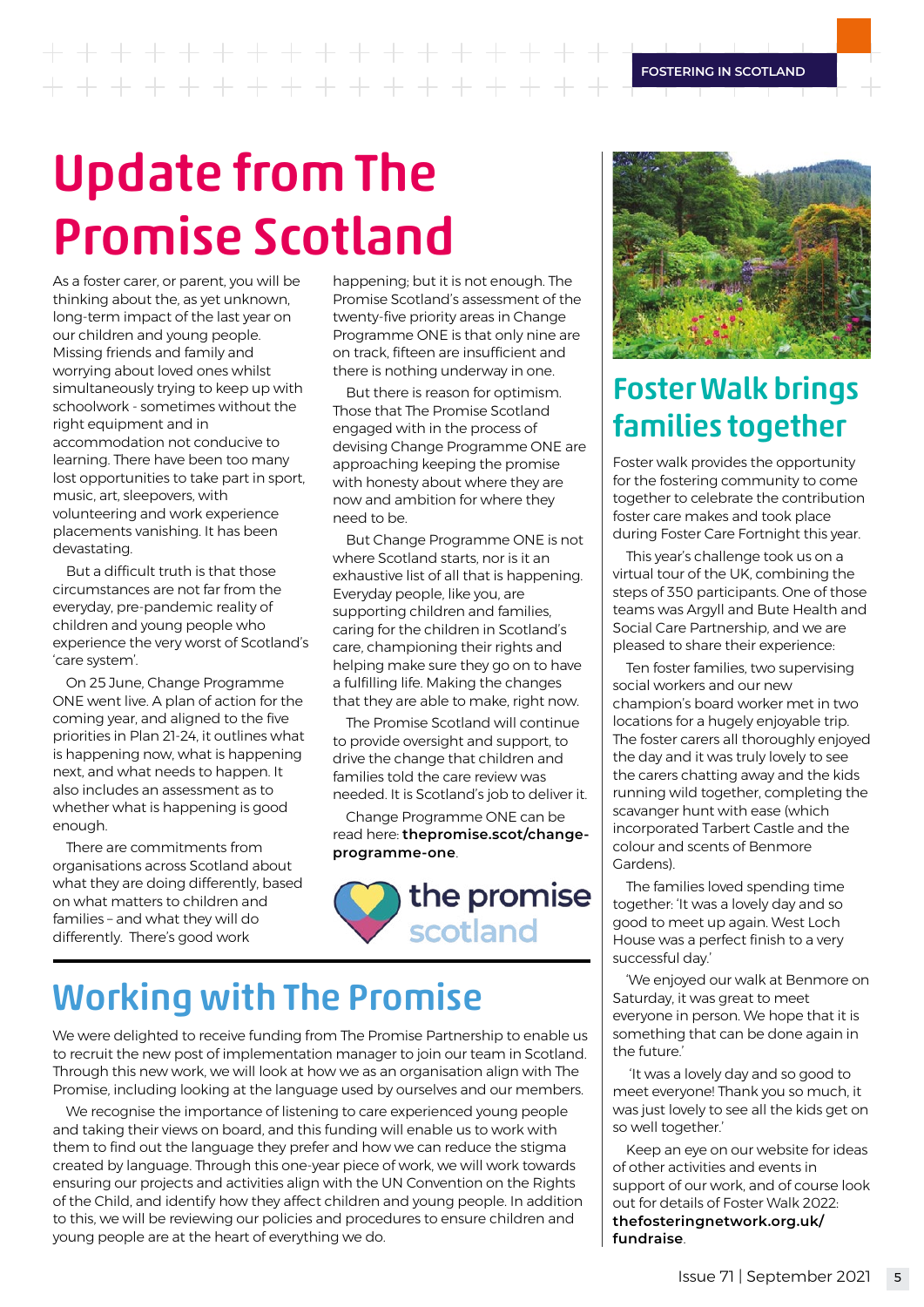## Fosterline Scotland update





**Hello everyone,** we hope this reaches you well and you are enjoying your summer. On the advice line, we answer a lot of queries about transitions – these could be transitions home to birth family, to a permanent placement, or to adoption. Sadly, we hear that transitions can be rushed and not at the child's pace; children's views and feelings are not sought and often they are unprepared for the move to their new home.

We also hear that foster carers may not be fully included in transition plans when they know the child best. Worryingly, foster carers may also be accused of not working with the plan or being obstructive if they disagree with any aspect or if they advocate for the child in their care. Many foster carers and children have formed strong attachments and it can be a very emotional time for everyone involved when a child moves on. Some have faced very abrupt endings, which could cause unnecessary trauma. Others have endured no proper ending or goodbye and worse, no contact. Contact between foster carers and children seems to be problematic post move and it is our position that this should be encouraged and supported. Please read our Keep Connected report on our website. One of our seven principles states: 'Every member of the team around the child should understand the importance of the child's key relationships, particularly the foster family, throughout the transition and beyond' and The Guidance on the Adoption and Children (Scotland) Act 2007 states:

'Times of transition are particularly stressful for children - especially as so many of them have experienced multiple moves. Links with familiar people who have supported them in foster care will be reassuring. The move itself may stir up thoughts and memories about the past which their social worker may be best placed to handle. A move into an adoption placement is usually carefully planned and should feel very different from any earlier experiences of sudden or unplanned moves. It is important therefore that during this period there is continuity for the child.'

With the above in mind, please take a look at the article on page 7 by Adoption UK, which offers advice when a child moves on to adoption.

The Children (Scotland) Act 2020 has brought many positive changes for children and young people. The new act brings the law further into line with children's rights under the United Nations Convention on the Rights of the Child (UNCRC). The act also brings sibling rights, which places a duty on local authorities to consider how to maintain contact between siblings and more importantly, to ask for their views on what should happen. The new act also provides an opportunity to look at the other relationships that are important to children, and how these are supported. The Fostering Network is therefore delighted that the Scottish Government has committed to developing additional guidance. It will set out how local authorities should help children to keep in touch with the people that are important to them, including their former foster families. Please read more here on our website **[thefosteringnetwork.org.uk/Championing-childrens](http://thefosteringnetwork.org.uk/Championing-childrens-relationships-Scotland)[relationships-Scotland](http://thefosteringnetwork.org.uk/Championing-childrens-relationships-Scotland)**.

We are here to support you so please give us a call anytime for advice and support. If our operating hours of Monday to Friday, 10am – 4pm, are not suitable, we can arrange to call you outwith these hours. Please also consider our stress support helpline on **01384 889 549**,

9am – 5pm, Monday to Friday. Thanks,

**Mirren and Julie**

Fosterline Scotland **Tanus 1400**  $\overline{\overline{\mathbb{F}}}$  fosterlinescotland@fostering.net

### Foster Carer forums

The pandemic has made it hard for us to engage with our membership and we are seeking to change this by setting up foster carer forums online three times per year.

We want to engage with foster carers from all over Scotland and have the ability to set up quick meetings when we need to consult with foster carers to inform them about campaigns and projects.

If you want to keep up to date with what is happening in The Fostering Network, learn about and support campaigns, and have your say then please register your interest.

To be on our forum list please email Sara Smith, head of operations, **scotland@fostering.net**. Please include your full name, who you foster for, and the email address you would like to be used.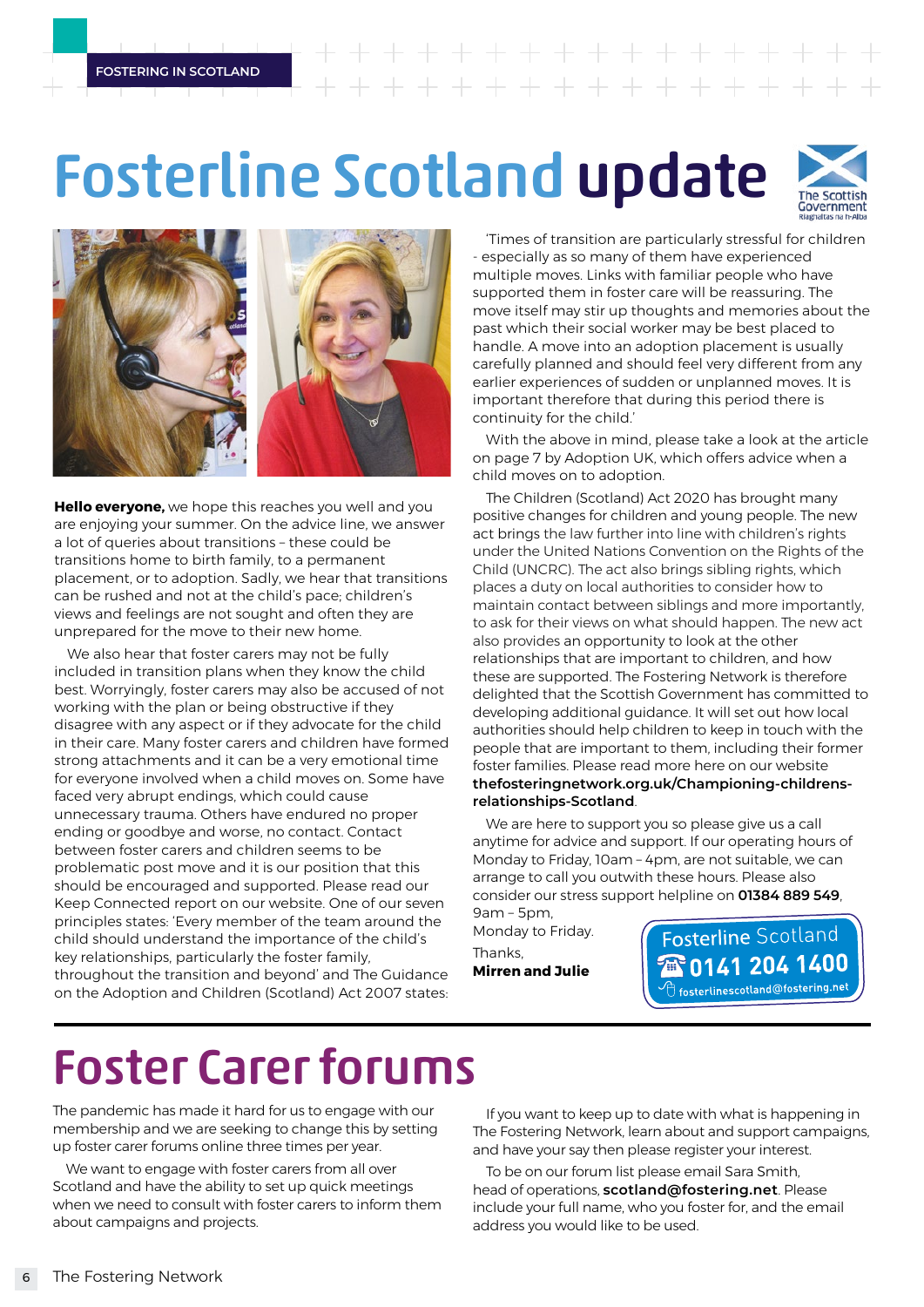+ + + + + + + + + + + + + + + + + + + +

**FOSTERING IN SCOTLAND**

### Transition: from foster care to adoption Fiona Aitken, director, Adoption UK Scotland

Transitions are challenging in any child's life, particularly when they are significant. For a care experienced child, there is no bigger or more significant transition than when they leave one family to join another.

Some looked after children may experience more than one transition during their time in care – their earliest move from their birth or first family into care is their first, but there may be further moves while they find the right family placement to care for them in the longer term. When we know so much about children's need for stability and consistency, and the importance of early attachment, we can understand how difficult these moves are for children to experience.

The transition from foster care into the child's adoptive family is therefore a crucial one to manage in order to ensure it is as supportive and child led as it can be. There are several things that can be taken into account and put in to place to ensure the process goes as well as possible for the children involved:

- 1. **Communication** open and regular discussions during the planning period between the prospective adopters and their social worker and the children's social worker and foster carers is crucial to ensure that everyone has the same understanding of the needs of the child involved, and how best to plan the move.
- 2. **Planning** what will the first introduction look like – a 'bump in' meeting in the park? A visit to a soft play centre? The prospective adopters visiting your home? You can help to guide this plan with your knowledge of what will best suit the children in your care depending on their age and stage, level of confidence and understanding of what's happening.
- **Sharing of information this is** the opportunity to share as much as you can about the child's needs, likes, dislikes and routines. What

food they like, washing powder you use, bedding they prefer – all of this can help to provide valuable consistency in the early days of the move.

- 4. **Preparation** when the communication is ongoing, planning in place and information shared, you can begin to prepare the children in the most appropriate way. Again, this is highly dependant on age and stage. For very young children you could start putting them to bed with a teddy or blanket provided by the prospective adoptive parent(s), play them recordings of lullabies sung by them, show them photographs and videos, and play recordings of their voice.
- 5. **For older children**, prospective adopters should be supported to provide engaging and childfriendly introduction books with photographs of them, their home, and information about their lives. You can use this as a means of beginning conversations with your young people, showing them that you know these prospective parents, that it is safe for the child to be curious about meeting them, reassuring fears or worries about who they are and the change to come.
- 6. **Narrative** it is important that children understand their story fully, particularly to understand that they are not being moved to a different family because of anything that they have done wrong. Their life story begins when they are born, and therefore their life story work should begin at the earliest stage of their care journey. At a very young age this can be as simple as keeping photographs and mementoes of early experiences, but as a child grows older you can share more information, in an age appropriate way.
- 7. **There are several** good children's books available with

stories that can be used with children moving to a different family (e.g. Blanket Bears by Samuel Langley-Swain) and you might want to read these to prompt discussion, or help children to reflect on their own situation.

8. **Goodbye** – don't be afraid to show your emotion – it is both natural and expected for you to feel highly emotional about the transition – it is a loss for both you, and your young people. It is helpful to be able to share your emotions with your children, while reassuring them that this move is positive, safe and permanent. They can be reassured that they won't lose their relationship with you by replacing it with a relationship with their adoptive parents.

9. **Keep in touch** - as part of your planning with prospective adopters consider how you will keep in touch in the early days of placement and beyond – via text message, letters or postcards, visits or phone calls. A secure attachment with a caregiver gives a child a better chance of forging more positive attachment relationships – so don't be afraid that your ongoing contact will prevent a child from bonding with their parents. Positive relationships are necessary anchors in children's lives.

 It is as crucial for you to recognise how big a piece of your children's life that you have been, as it is for them to know they were an important part of yours.

For more factsheets and information about the transition process and Adoption UK Scotland please visit **[adoption.scot](http://adoption.scot)** or **[adoptionuk.org.](http://adoptionuk.org.uk/scotland) [uk/scotland](http://adoptionuk.org.uk/scotland)**.